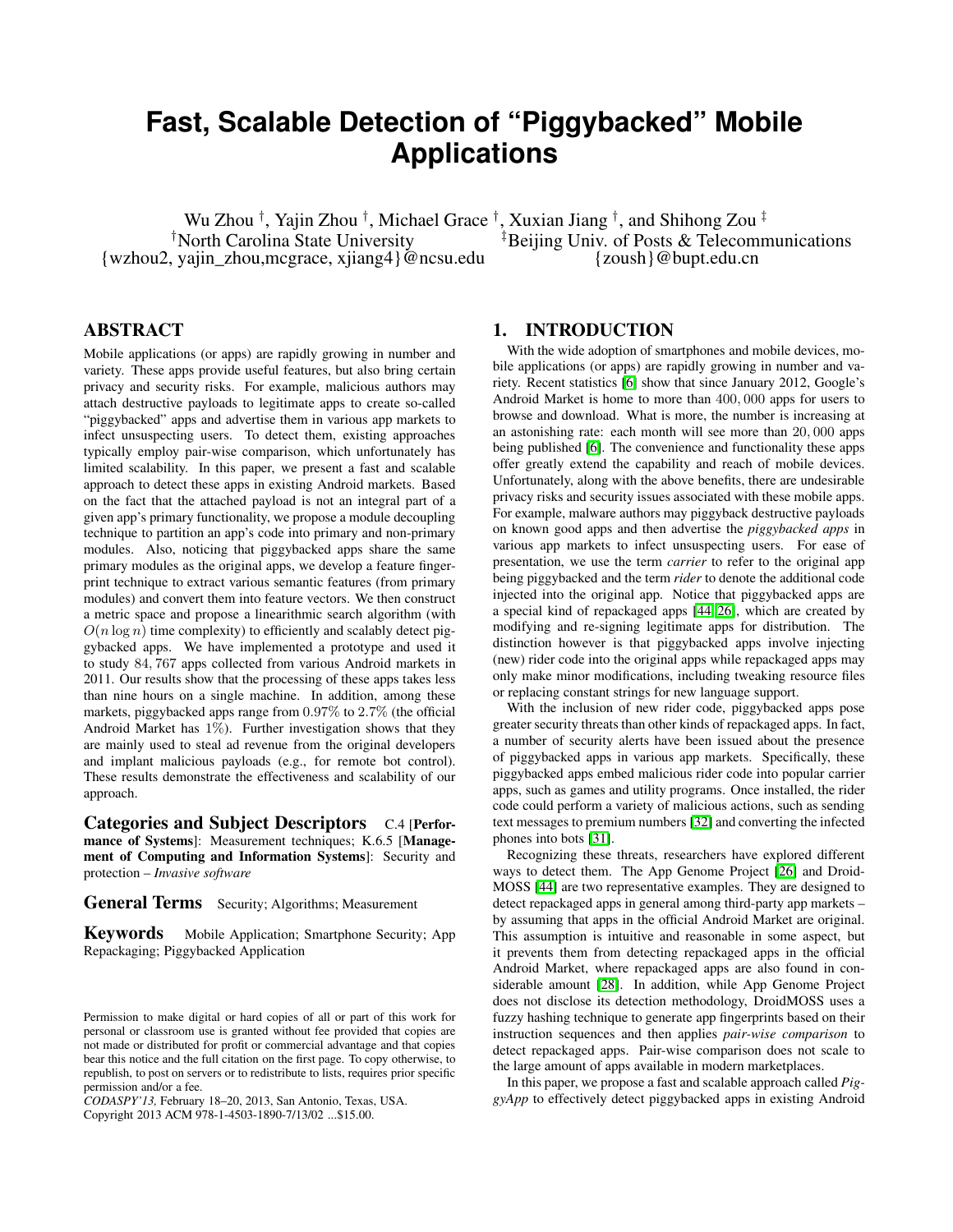markets, including both official and unofficial ones. PiggyApp meets the need for scalability and timeliness by accommodating the fast influx of a large number of apps in existing marketplaces, which dwarfs earlier approaches. Moreover, our system eliminates the previous assumption by considering apps from different marketplaces in the same manner, which uniquely enables the detection of piggybacked apps in the official Android Market (now part of Google Play).

Our approach is based on two main observations. First, in a piggybacked app, the rider code is relatively independent and does not tightly interweave, if any, with the primary functionality of the host app. Therefore, we propose a technique called *module decoupling* to effectively partition the app code into primary and non-primary modules. Each app has one unique primary module, which mainly implements the advertised functionality. Meanwhile, it may have a number of non-primary modules that are relatively standalone. Various support routines or libraries, advertisement packages, and mobile payment frameworks – as well as embedded rider code – fall in this category.

Second, a piggybacked app typically shares the same primary module as the original carrier app. Accordingly, we propose another technique called *feature fingerprinting* to extract certain semantic features (e.g., the requested permissions and used Android APIs) embodied in the primary module. To facilitate this comparison and meet our scalability requirements, we represent them as feature vectors, organize these feature vectors into a metric space, and then propose a linearithmic search algorithm (with  $O(n \log n)$  time complexity – compared to the previous  $O(n^2)$ complexity of pair-wise comparison) to detect piggybacked apps. From these piggybacked apps, we further derive the corresponding rider code and perform a systematic study about its functionality and purpose.

We have implemented a proof-of-concept prototype and used it to detect piggybacked apps in multiple Android markets worldwide, including the official market and six alternative ones: two from the US, two from Eastern Europe and two from China. Our study includes 84, 767 apps and 68,187 of them come from the official Android Market. These apps are collected by taking a snapshot of the available apps on these marketplaces in the first week of March 2011. By running our system on a standalone desktop machine (with 4 cores and 8G memory), it takes less than 9 hours to process all of these apps, which meets our scalability and timeliness requirements. The results show that 1.0% apps in the official Android Market are piggybacked. For the rest alternative ones, the piggybacked apps vary from 0.97% to 2.7%. By analyzing the rider code, we find that its main purposes are to embed ad libraries to steal the generated ad revenue from the original developers or to implant malicious payloads to compromise users' phones.

The rest of this paper is organized as follows: We describe the system design in Section [2,](#page-1-0) followed by its prototyping and evaluation results in Section [3.](#page-4-0) After that, we discuss the system's limitations and suggest possible improvements in Section [4.](#page-7-0) Lastly, we describe related work in Section [5](#page-7-1) and conclude in Section [6.](#page-8-1)

## <span id="page-1-0"></span>**2. DESIGN**

In Figure [1,](#page-2-0) we show the overall architecture of our system. While piggybacked apps leverage carrier apps to entice users into downloading and installing them, the main purpose is to execute the attached rider code unnoticed. Notice that the rider code is relatively independent and should not closely interweave, if any, with the primary functionality of the carrier app. Accordingly, we propose *module decoupling* to first isolate the primary modules from existing apps. Moreover, as piggybacked apps still share the same primary module code base as the originals, we then propose to mainly compare primary modules to infer the piggybacking relationship between two apps.

In our system design, there are three competing goals: *scalability*, *accuracy*, and *efficiency*. Scalability is needed to accommodate the large number of apps in existing markets; accuracy requires our system to effectively detect piggybacked apps with few false positives and negatives; and efficiency imposes the need for our system to handle existing apps in a timely and resource-efficient manner. Specifically, to meet the scalability requirement, our system must improve upon the  $O(n^2)$  time complexity of pairwise comparison in existing systems [\[44\]](#page-10-0). To this end, we develop a *feature fingerprinting* technique that extracts semantic features from the primary module, including requested permissions and used Android APIs, and represents them as feature vectors. These feature vectors are used to construct a metric space from which we can efficiently identify similar apps using a linearithmic search algorithm  $(O(n \log n))$  time complexity). By further examining the signing certificates and other non-primary modules of similar apps, we can effectively detect piggybacked apps as well as the related rider code.

In this work, we assume that piggybacking mainly occurs by adding Java code to a legitimate app, instead of native code. There are two main reasons: first, compared to native code, Java code is typically a more vulnerable target for piggybacking. A number of tools [\[40,](#page-10-1) [9\]](#page-9-4) have been developed and can be readily misused for this purpose. Second, existing apps are still primarily written in Java, instead of C, which results in much less native code in existing apps. Considering the dataset used in this study, we find that only 5% of all apps contain native code. In addition, we assume that legitimate app developers do not disclose their private keys (for app signing) to others. Therefore, piggybacked apps will not share the same certificates as the original apps. Next, we detail each essential component in our system.

## <span id="page-1-2"></span>**2.1 Module Decoupling**

An Android app is typically composed of multiple relatively independent modules. The primary module implements the main functionality, which is advertised to attract user downloads. Other non-primary modules may serve the primary module with support routines and utility libraries, but could also be completely independent (such as ad libraries). Within each module, either primary or non-primary, the code is tightly coupled or organized; between modules, the code is loosely coupled or even not related. (Some standalone apps may only contain one module – the primary module.) Without the access to the app's source code, we resort to program comprehension techniques [\[5\]](#page-8-2) to decouple internal modules within an app.

For a given app, our module decoupling process takes as input its lasses.dex file and works in two main steps. First, based on the Dalvik bytecode, we build a program dependency graph (PDG). Within the graph, the node represents a Java class package that contains a number of Java class files declared within it. An edge connects two class packages if there exists an interaction or a dependency between these two packages. A weight is assigned to an edge to indicate how close these two class packages are connected. In our system, the edge essentially captures the following interaction or dependency relationship: class inheritance, package homogeny<sup>[1](#page-1-1)</sup>, method calls, and member field references. Each of this relationship in general represents certain degree of coupling and our system will collect it and assign a weight. As the class in-

<span id="page-1-1"></span><sup>&</sup>lt;sup>1</sup>Two packages are homogeneous if they form a parent-child relation or share the same parent.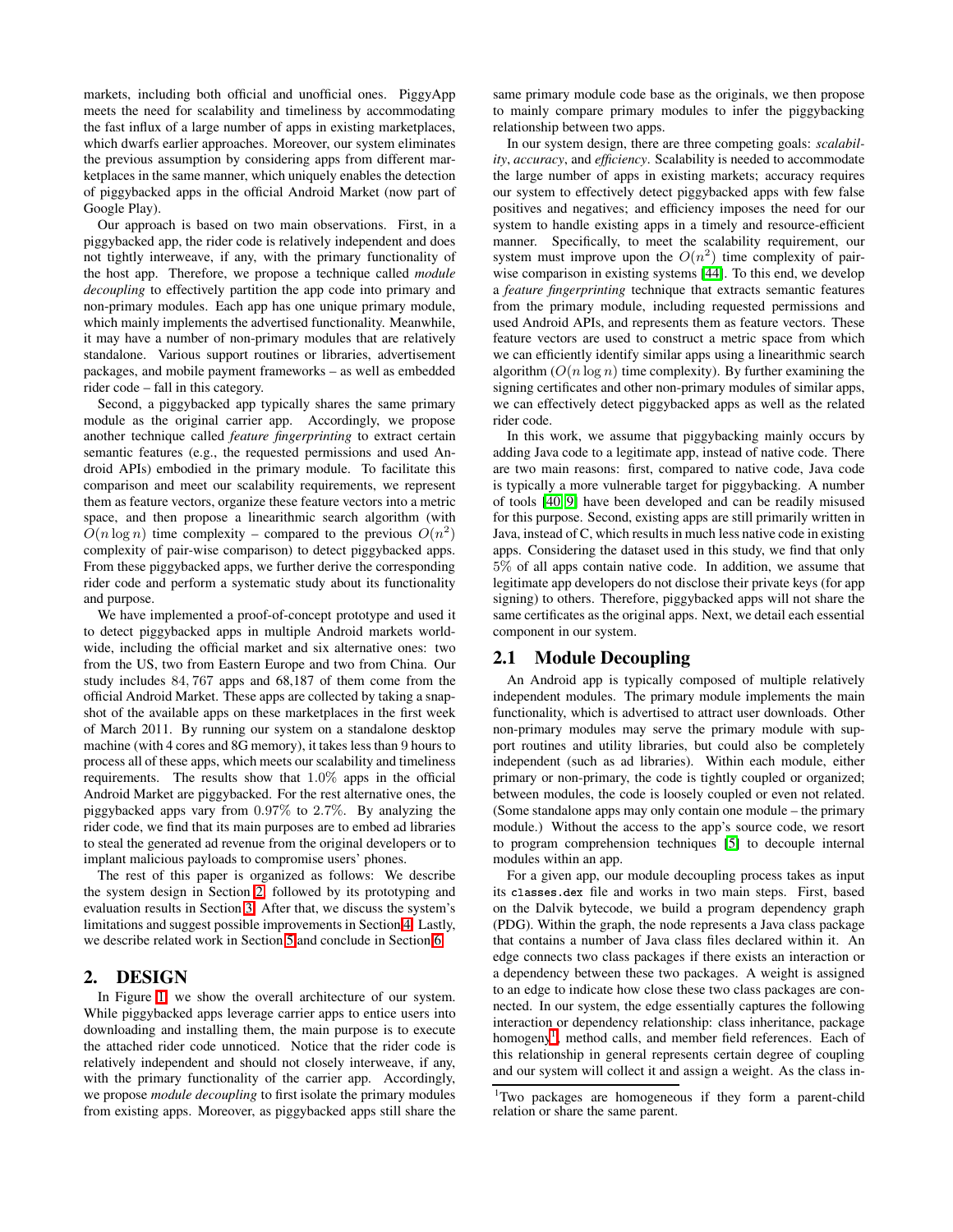

<span id="page-2-0"></span>**Figure 1: The overall system architecture**

heritance relationship shows tighter coupling between two classes, we accordingly assign a higher weight to the edge than others that may simply indicate a single method call. Between two class packages, we use two cumulative weight values to unidirectionally sum all the edge weights from one to another.

Second, based on this program dependency graph, we use an agglomerative clustering algorithm (Algorithm [1\)](#page-2-1) to group these class packages into different modules. To begin with, we initialize a number of singleton clusters one for each class package in the graph. After that, we repeat the process of checking whether any two clusters can be merged and, if they can, merging the pair of clusters that have the largest cumulative weight values. Otherwise, we report the resulting set of clusters as the modules contained in the app. Note the merge\_able condition (line 2) in the algorithm examines the remaining largest cumulative weight values between any cluster pair. In our prototype, we empirically choose a cut-off value (Section [3\)](#page-4-0).

<span id="page-2-1"></span>

| <b>Algorithm 1</b> Agglomerative clustering                         |
|---------------------------------------------------------------------|
| <b>Input:</b> Program dependency graph (PDG) of an app              |
| <b>Output:</b> A list of primary and non-primary modules            |
| 1: clusters = create_singleton_clusters(PDG)                        |
| 2: while merge_able(clusters) $do$                                  |
| 3: compute_coupling_between_each_pair(clusters)                     |
| 4: $(ct, c2) \leftarrow select\_the\_most\_coupled\_pair(clusters)$ |
| 5: clusters $\leftarrow$ merge(c1, c2, clusters)                    |
| 6: end while                                                        |
| 7: return clusters                                                  |

In Figure [2,](#page-2-2) we show an example run of the clustering algorithm on a piggybacked app (MD5: 09105460be466d0c024c37df8997b061). Initially, it has six modules om.re
hild.advan
edtaskkiller, com.google.ads, com.google.ads.util, org.json, com.android.root, and jackpal androidterm. The figure shows the cumulative weight values between each pair. After the run, our algorithm effectively merges om.google.ads and om.google.ads.util and reports five remaining clusters as standalone modules.

Among the reported modules, we then determine which one is the primary module. In particular, we leverage the information in the AndroidManifest.xml file that declares various components of an app, including its activities, services, receivers, and content providers. Specifically, it specifies concrete classes that will be invoked to handle certain events or actions. A special one is ACTION.MAIN that represents the main entry point of the app. Accordingly, we choose the module that contains this class as a candidate for the primary module. Meanwhile, notice that the primary module tends to provide the main interface for users to interact with. Therefore, we also select the module with classes that handle most activities as the primary module candidate. If there are multiple candidates, we choose the most similar one by



**Figure 2: An example module decoupling run**

<span id="page-2-2"></span>calculating the similarity of the module name against the app name in the manifest file. In our experiments, we do not encounter any piggybacked apps that change the app name to a completely unrelated one.

#### <span id="page-2-4"></span>**2.2 Feature Fingerprint and Representation**

After module decoupling, we then generate feature fingerprints for the primary module. More specifically, feature fingerprints are supposed to distinguish the functionality of one primary module from another. To this end, we extract various semantic features such as the requested permissions, the Android API calls used, involved intent types (which represent the way for inter-component or inter-process communication), the use of native code or external classes, as well as the authorship information (from the developer certificates in the META-INFO directory). The intuition is that it is rare for two different modules to be coincidentally the same in all the above items. Notice that we include the developer information to exclude different apps authored by the same developer as there is no such need.

With the collected features, we then represent them into a vector where 0 and 1 respectively represent the absence and presence of certain feature in the primary module. After that, we organize these feature vectors (each representing an app) into a metric space and transform the problem of detecting piggybacked apps into a nearest neighbor searching problem. A naive approach for nearest neighbor searching is to perform pair-wise comparison and choose the one with the smallest distance. Considering the number of apps in current app markets, this approach is not scalable with its  $\overrightarrow{O}(n^2)$  complexity. That is also the main reason why we choose to construct a metric space from the extracted feature vectors. By exploiting its triangle inequality property [\[43\]](#page-10-2), we can effectively prune irrelevant portion during the search and achieve an  $O(n \log n)$  time complexity, thus accommodating the scalability challenge.

<span id="page-2-3"></span>In the metric space construction, we use the following Jaccard distance between the primary module features of two apps as the distance metric:

$$
Jaccard(F_A, F_B) = \frac{|F_A \cup F_B| - |F_A \cap F_B|}{|F_A \cup F_B|} \tag{1}
$$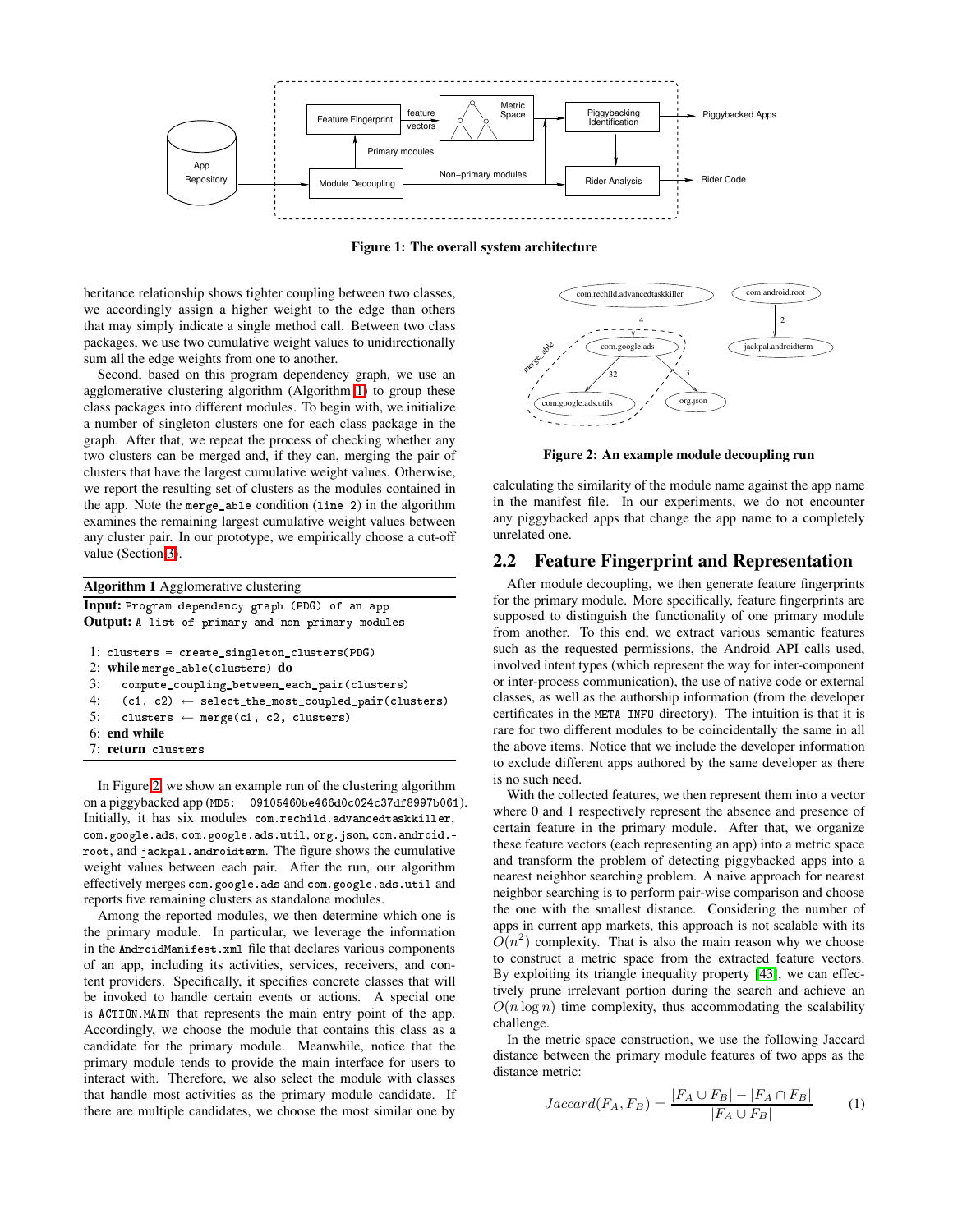

**Figure 3: Triangle inequality-based VPT pruning**

<span id="page-3-0"></span>where  $F_A$  and  $F_B$  represent the feature vector of primary module A and B respectively. Recall that they are vectors of binary values (0 or 1) to indicate whether one specific API call, permission, intent type or any external code loading behaviors occur in the module code. Formula [1](#page-2-3) essentially calculates the ratio of disjoint features over the union of features present in these two modules to characterize how different they are. As shown in [\[41\]](#page-10-3), the Jaccard distance satisfies the property of the triangle inequality that is being exploited to prune the irrelevant part of the search space.

In our system, we use a Vantage Point Tree (VPT) [\[43\]](#page-10-2) to construct the metric space. Specifically, we first select a primary module as the root pivot P, measure the Jaccard distances between P and all the rest of the modules, sort these modules in an ascending order of their distances to the pivot, and then divide them into a fixed number N of balanced partitions, represented as  $P_i$ , i = 1,2,...N. At the pivot, the distance range associated with each partition  $P_i$  is recorded, represented as  $P_i$ . MIN and  $P_i$ . MAX. For each partition of the pivot, we will repeat this partitioning procedure to reduce its size to a manageable level.

To elaborate how the triangle inequality property enables efficient search pruning in the constructed VPT tree, we present in Figure [3](#page-3-0) the partitions as concentric circles based on their distance ranges to the pivot. For an app query, suppose we discovered another app nearest\_neighbor with the minimum distance to query. The search space is then reduced to locate another app, say test, whose distance to query is smaller than minimum. Due to the triangle inequality property in Jaccard distance, we have:

#### $distance(query, test) > |distance(query, pivot)$  $-distance(pivot,test)|$ (2)

If |distan
e(query, pivot) - distan
e(pivot, test)| > minimum holds for any app test inside a partition, we can safely ignore this partition during the search. Thus we can use the following pruning conditions to skip any irrelevant partition  $P_i$  because it is not possible to find a shorter distance than minimum:

$$
minimum < distance(pivot, query) - P_i \cdot MAX \tag{3}
$$

$$
minimum < P_i.MIN-distance(pivot, query) \qquad (4)
$$

<span id="page-3-3"></span><span id="page-3-2"></span>In Algorithm [2,](#page-3-1) we outline how nearest neighbor search works in VPT. It has two inputs: the query app query and the current root VPT node currentNode. During the search, we maintain two global variables, i.e., nearest\_neighbor and the current minimum distance. If we reach a leaf node (lines 1 to 10), the algorithm

|  | <b>Algorithm 2</b> Nearest Neighbor Search in |  | VPT: |
|--|-----------------------------------------------|--|------|
|  | nearestNeighborSearch(query, currentNode)     |  |      |

<span id="page-3-1"></span>

|     | $\mathbf{1}$ : if current Node is a leaf node then           |
|-----|--------------------------------------------------------------|
| 2:  | for each app in this leaf node do                            |
| 3:  | <b>if</b> app and query not from the same author <b>then</b> |
| 4:  | <b>if</b> minimum > distance(app, query) then                |
| 5:  | minimum = distance(app, query)                               |
| 6:  | nearest_neighbor = app                                       |
| 7:  | end if                                                       |
| 8:  | end if                                                       |
| 9:  | end for                                                      |
|     | $10:$ end if                                                 |
|     |                                                              |
|     | 11: if current Node is a pivot node then                     |
| 12: | if pivot and query not from the same author then             |
| 13: | <b>if</b> minimum > distance (pivot, query) then             |
| 14: | minimum = distance(pivot, query)                             |
| 15: | nearest_neighbor = pivot                                     |
| 16: | end if                                                       |
| 17: | end if                                                       |
| 18: | for each partition $P_i$ of this <i>pivot</i> code <b>do</b> |

- 19: **if** minimum< distance(pivot, query)- $P_i$ . MAX or minimum< Pi.MIN-distan
e(pivot, query) **then** 20: **continue** 21: **end if** 22: nearestNeighborSearch (query,  $P_i$ )
- 23: **end for**

24: **end if**

simply computes the distances between the query app and each app stored in this leaf node. If any distance is smaller than current minimum value and they are also from different developers, we locate a closer distance and accordingly update minimum and nearest\_neighbor (lines 4 to 7). If we hit a pivot node (lines <sup>11</sup> to <sup>24</sup>), the same procedure will be applied to the pivot app. Moreover, we will further examine each partition of this pivot node (line 18). If any of the pruning conditions in Formula [3](#page-3-2) and Formula [4](#page-3-3) are satisfied (line 19), this partition can be safely skipped; otherwise the nearest neighbor searching procedure will be recursively invoked on this partition (line 22). To speed up the search, we can also initialize the minimum to a small number that indicates the acceptable level for piggybacking detection. This is possible because our previous module decoupling technique only retains primary modules for comparison while removing other nonessential ones (i.e., non-primary modules) as noise. Also, instead of only returning one nearest\_neighbor, we can adjust the algorithm to report a list of apps that fall in a range of distance with the query app. In either case, the algorithm has the time complexity of  $O(n \log n)$ .

## <span id="page-3-4"></span>**2.3 Piggybacking Identification and Rider Analysis**

By iterating through each app collected from an app market, our algorithm effectively reports a list of related apps which share similar primary modules and thus are candidates for piggybacked apps. To identify the exact piggybacking relationship, we take into account non-primary modules of related apps. Specifically, for each reported pair A and B, we match their non-primary modules. If the non-primary modules of an app A are a strict sub-set of B, any non-primary modules in B, but not in A, will be considered part of the rider code. Accordingly, we label the app with the rider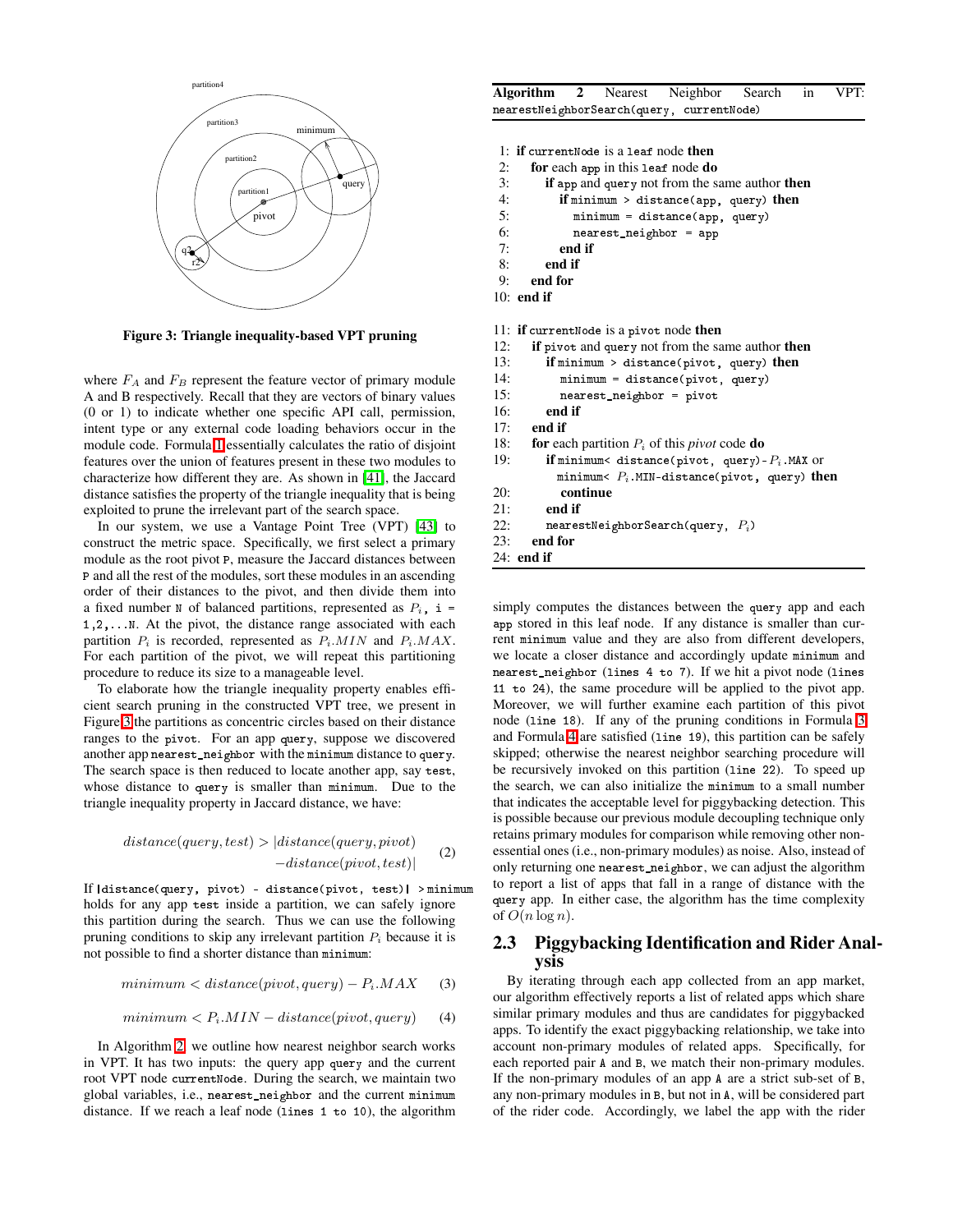code as the piggybacked app, and the other as the corresponding carrier app. If both apps have non-matched modules standing out, we choose to report them as a piggybacked pair, as we are not able to determine which one is piggybacked.

Besides determining the piggybacking relationship, we are also interested in what functionality is implemented in the rider code. While manual analysis in general cannot be avoided, our investigation shows that the same rider code may be injected into multiple piggybacked apps. Accordingly, we elect to cluster the detected rider code and group them for correlation. By doing so, we are able to identify several clusters whose members are very similar to each other. In our prototype, we choose to reuse the previous algorithm and build another VPT tree (Section [2.2\)](#page-2-4) *only* for these identified riders. Our experience shows that the number of riderrelated non-primary modules is one magnitude smaller than that of apps, which allows us to select a smaller distance (as the range parameter). As to be shown in Section [3.5,](#page-5-0) such clustering quickly exposes several clusters with the same rider code piggybacking on a number of carrier apps.

## <span id="page-4-0"></span>**3. PROTOTYPING AND EVALUATION**

We have implemented a prototype of PiggyApp in Linux. In our prototype, the first component – module decoupling (Section  $2.1$ ) – is implemented by extending the open source Dalvik disassembler baksmali [\[3\]](#page-8-3) (with an additional 1926 lines of Java code) to generate the program dependency graph (PDG) and then isolate primary modules from other non-primary modules. When generating the graph, we assign weights 10, 10, 2, 1 to edges representing class inheritance, package homogeny, method calls, and member field references, respectively. The cut-off value for the merge\_able condition (Algorithm [1\)](#page-2-1) is empirically set to 5, which works well in practice (Section [3.2\)](#page-4-1).

The second component – feature fingerprint and representation (Section [2.2\)](#page-2-4) – extracts the semantic features of 32, 011 APIs, 136 permissions, 122 intent types, 180 content provider features, and 2 additional code loading features, which essentially condense each app into a feature vector of length 32, 451. These feature vectors are then organized into a Vantage Point Tree (VPT) that is implemented in 2, 731 lines of C code. For search efficiency, we set the number of partitions at each pivot node to 3. To strike a good balance between accuracy and efficiency, we select Jaccard distance 0.15 for the similarity measurement of two primary modules. We will detail how we choose this Jaccard distance in Section [3.3.](#page-4-2)

The third component – piggybacking identification and rider analysis (Section [2.3\)](#page-3-4) – is implemented in 611 lines of Python code. Basically, it scans the list of candidate app pairs reported from the second component, fetches the non-primary modules of related apps, determines the piggybacked apps, and exposes the rider code. In our implementation, we re-target the second component to organize the rider code with one exception: no author information is needed to constrain the nearest neighbor search.

To evaluate the scalability and efficacy of our system, we use it to detect piggybacked apps in a dataset with 84, 767 apps collected from seven different app marketplaces. In the following, we first present our evaluation setup and then assess the accuracy of our module decoupling technique. After that, we determine the Jaccard distance for similarity measurement and report the detection results, including the analysis of uncovered rider code. Finally, we report the performance overhead.

#### **3.1 Evaluation Setup**

In Table [1,](#page-4-3) we summarize the collected apps in our dataset. Basically, our crawler takes a snapshot of the available apps from

<span id="page-4-3"></span>**Table 1: The dataset for PiggyApp evaluation (**† **: the number in parenthesis shows the percentage of apps that are also hosted in the official Android Market.)**

| Marketplace                    | <b>Total Number of Apps</b> |
|--------------------------------|-----------------------------|
| slideme (US1)                  | $3108 (29.8\%)$             |
| freewarelovers (US2)           | $3188 (13.2\%)$             |
| eoemarket (CN1)                | 8261 $(30\%^{\dagger})$     |
| goapk (CN2)                    | 4334 $(13.5\%^{\dagger})$   |
| softportal (EE1)               | $2305(19.6\%)$              |
| proandroid (EE2)               | $1710(20.2\%^{\dagger})$    |
| <b>Official Android Market</b> | 68187                       |

seven different Android marketplaces in the first week of March, 2011. In total, the dataset contains 84, 767 distinct apps: 68, 187 of them appear in the official Android Market [\[25\]](#page-9-5) and the rest come from other six popular third-party marketplaces: two in the US, two in China, and two in Eastern Europe. We highlight that we analyzed all these 84, 767 apps in this data set, which is made possible by our scalable analysis framework. Earlier systems such as DroidMOSS [\[44\]](#page-10-0) employ pairwise comparison, which is not scalable and can only work on limited samples (e.g., 200 in [\[44\]](#page-10-0)).

For each app in our dataset, our system extracts 32, 451 semantic features and presents them in a vector. In total, our system produces 84,767 feature vectors. To understand the distribution of each app pair distance, we randomly select 2, 000 and 4, 000 samples and measure their distances with all other apps in the dataset. The results are shown in Figure [4](#page-5-1) (with the y-axis in the log-scale). As expected, most apps are not similar to each other, which is reflected by the fact that a majority of distances (around 99.4%) are larger than 0.8 (the largest possible distance is 1). Also, there are a small fraction (0.06%) of apps whose distances fall below distance 0.2, suggesting most piggybacked apps are located in this range (Section [3.4\)](#page-5-2). This distribution is helpful to create a balanced VPT tree and leads to efficient nearest neighbor search.

#### <span id="page-4-1"></span>**3.2 Module Decoupling Accuracy**

Module decoupling is an essential component, which affects both the accuracy and efficiency of our system. To concretely evaluate its effectiveness, we randomly choose 200 samples from our dataset, apply the module decoupling algorithm (Algorithm [1\)](#page-2-1), and then manually verify the decoupling results. As with the module decoupling process, verification involves two main aspects. The first one is to determine whether these apps are decoupled into the correct modules. Our results show that 193 apps (96.5%) are correctly decoupled. The second aspect is to determine whether primary modules are correctly labeled. For the correctly decoupled 193 apps, our system identifies 178 primary modules (92.2%). We further examine the 15 mis-labeled apps and find that most cases, especially game- and social network-related apps, use feature-rich engines or libraries (e.g., Scoreloop [\[30\]](#page-9-6) and Openfeint [\[38\]](#page-10-4)) for GUI rendering, user interaction, and virtual currency support. They are generally considered as the main functionality of an app, but are implemented as supporting frameworks and shared among related apps. As these mis-labeled cases are rare and usually come from a limited number of special-purpose SDKs, we choose to apply a quick patch to our prototype by using a short white-list.

#### <span id="page-4-2"></span>**3.3 Jaccard Distance Trade-Off**

Next we present our experiments to determine the proper Jaccard distance in our study. As it measures the overlapped semantic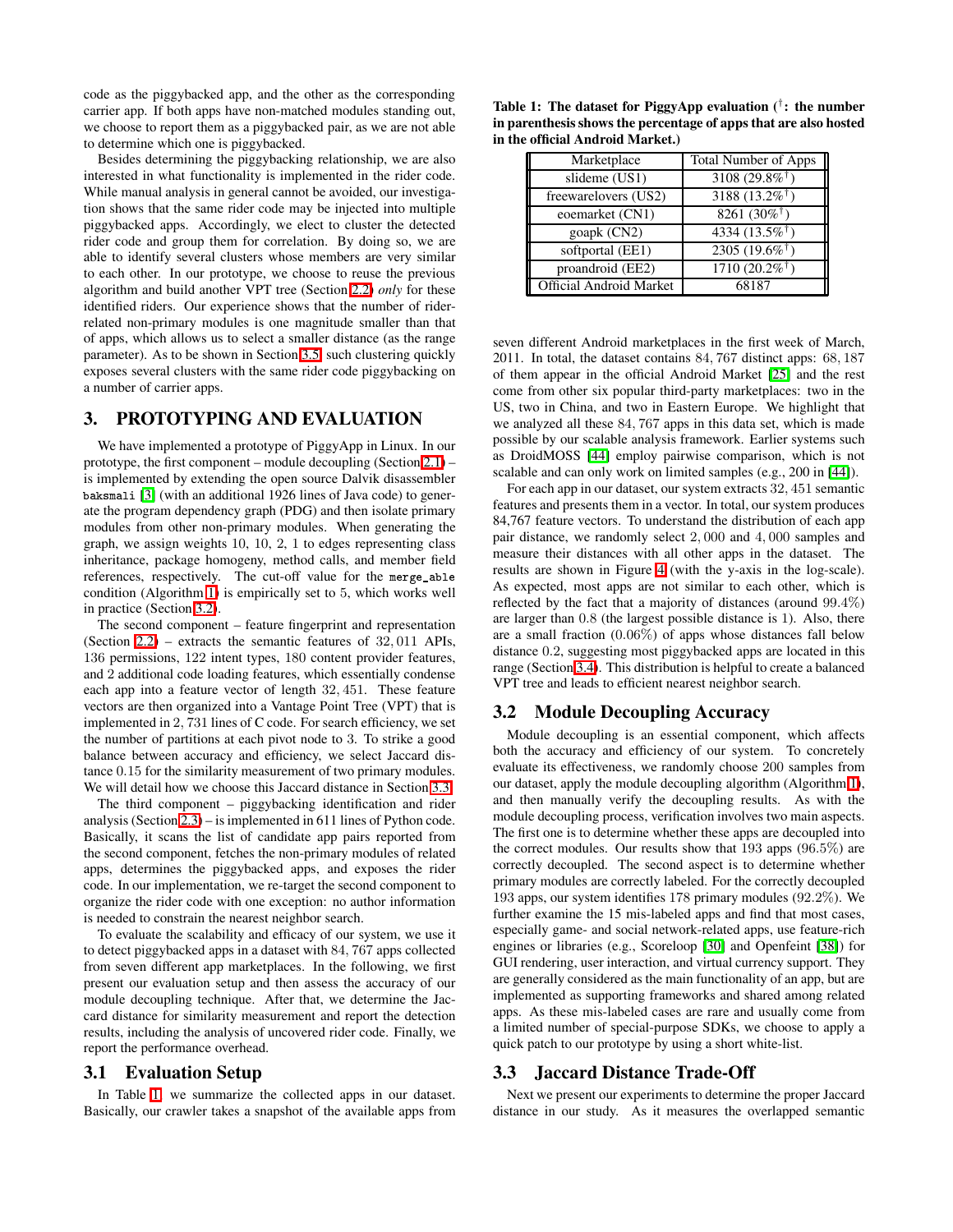

<span id="page-5-1"></span>**Figure 4: The cumulative distribution of pair-wise Jaccard distances**

**Table 2: Determining the right Jaccard distance**

<span id="page-5-3"></span>

| Jaccard Distance $\parallel$ 0.05 $\parallel$ 0.1 |    |    |    | $0.15 \pm 0.2 \pm 0.25 \pm 0.3$ |  |
|---------------------------------------------------|----|----|----|---------------------------------|--|
| True Positives                                    | 28 | 39 | 30 | 39                              |  |
| <b>False Positives</b>                            |    |    |    |                                 |  |

features, our feature fingerprint is by design robust to existing code obfuscation techniques [\[2\]](#page-8-4). Moreover, it provides a "tuning knob" to adjust the trade-off between accuracy and efficiency. Specifically, a larger distance will likely tolerate more disjoint features between two apps, which has the benefit of reducing false negatives but at the cost of increasing false positives. A smaller distance leads to more false positives but less false negatives. As a general rule of thumb, if two apps have a Jaccard distance greater than 0.3, we consider the possibility of having a piggybacking relationship to be very low.

In our study, we aim to achieve a lower threshold to improve the search efficiency while still obtaining sufficient accuracy. To this end, we choose 4, 000 random samples and use a series of Jaccard distances to measure their accuracy. Specifically, for each distance, we calculate the true positives and false positives by examining each reported pair (as candidate piggybacked apps). The results are shown in Table [2.](#page-5-3) The experiments clearly indicate the Jaccard distance 0.15 as the threshold. In particular, the larger distances  $(> 0.15)$  detect two more pairs, but they are false positives. We also do not want to choose smaller distances because we still detect more true positives as we move closer to 0.15 threshold. This result is consistent with an earlier measurement reported in Figure [4.](#page-5-1)

We want to emphasize that the Jaccard distance threshold provides a desirable way to balance between efficiency and accuracy. Based on the resources available to scrutinize candidate piggybacked apps, we can adjust the distance accordingly. For a smaller dataset with less than 10,000 apps, we might choose to use a larger distance so as to catch as many piggybacked apps as possible. For a larger dataset with hundreds of thousands of apps, we might want to use a smaller distance to accurately return a high-density set that contains true piggybacked apps. In our above series of experiments, when we use the distance 0.15, our system reports 41 candidate pairs within 630 seconds and the distance of 0.05 returns 28 within 227 seconds.

## <span id="page-5-2"></span>**3.4 Piggybacking Detection**

From the previous section, we have empirically chosen 0.15 as the optimal Jaccard distance threshold. In this section, we apply it to our dataset and present our detection results. Overall, our system detects 1, 094 (1.3%) piggybacked apps in our dataset. For these repackaged apps, we further obtain the corresponding carrier apps and then classify them based on their sources. The results are shown in Table [3.](#page-5-4)

In the table, the second column shows the number of piggybacked apps in each market and the third column contains the ratio of piggybacked apps to the number of apps we collected from

<span id="page-5-4"></span>

| Table 5: 1 iggybaching delection results |               |           |           |  |  |
|------------------------------------------|---------------|-----------|-----------|--|--|
| App                                      | # Piggybacked | Piggyback | # Carrier |  |  |
| Marketplace                              | Apps          | Rate      | Apps      |  |  |
| Slideme (US1)                            | 49            | 1.6%      | 32        |  |  |
| Freewarelovers (US2)                     | 31            | 0.97%     | 52        |  |  |
| Eoemarket (CN1)                          | 224           | 2.7%      | 98        |  |  |
| Goapk (CN2)                              | 83            | 1.9%      | 108       |  |  |
| Softportal (EE2)                         | 39            | 1.7%      | 26        |  |  |
| Proandroid (EE1)                         | 32            | 1.9%      | 15        |  |  |
| <b>Official Android Market</b>           | 683           | 1.0%      | 298       |  |  |

**Table 3: Piggybacking detection results**

each market. Due to the large number of apps it hosts, the official Android Market contains the largest number of piggybacked apps, but its piggyback rate is one of the lowest. The fourth column reports the number of carrier apps that have been chosen for piggybacking, which in general reflects which market is of interest to piggybacking authors in order to find popular apps to piggyback on. Our results show that game, wallpaper, and electronic book apps are among the most popular targets. Notice that the numbers in the carrier apps column are smaller than those in the piggybacked apps column. The reason is that the same carrier apps may be piggybacked multiple times to include different rider code (one concrete example is shown in the next section).

Interestingly, when examining these piggybacked apps inside the official Android Market, we find that 513 out of 683 (75%) are actually based on carrier apps also located in the official market. This clearly indicates the need for the official Android Market to adopt a rigorous policing to detect and potentially remove them. Also, notice that the remaining 170 piggyback on apps from thirdparty markets. This may sound counter-intuitive at first glance, but it is actually reasonable for two reasons: first, the official Android Market may not always be accessible or convenient to users outside the US, which partially explains the popularity of third-party markets in China; second, by choosing popular apps in third-party markets and uploading piggybacked apps into the official one, the app repackagers could reach more users for download and thus potentially maximize their impact.

To further measure the false negative rate, we study a list of 77 apps that were known to be piggybacked in our dataset (before our system was designed). PiggyApp correctly identifies 73 of them and misses four, indicating a false negative rate of 5.2%. Our manual analysis shows that these four failing cases are due to our module decoupling implementation, which incorrectly labels certain non-primary modules as primary and thus results in unnecessarily large Jaccard distances of related pairs.

## <span id="page-5-0"></span>**3.5 Rider Analysis**

After detecting these piggybacked apps, it is also interesting to find out answers to the following questions: what are the purposes behind these piggybacked apps? What rider code is injected into carrier apps? Are there (additional) permissions the rider code asks for? If there are, what are they? To answer these questions, we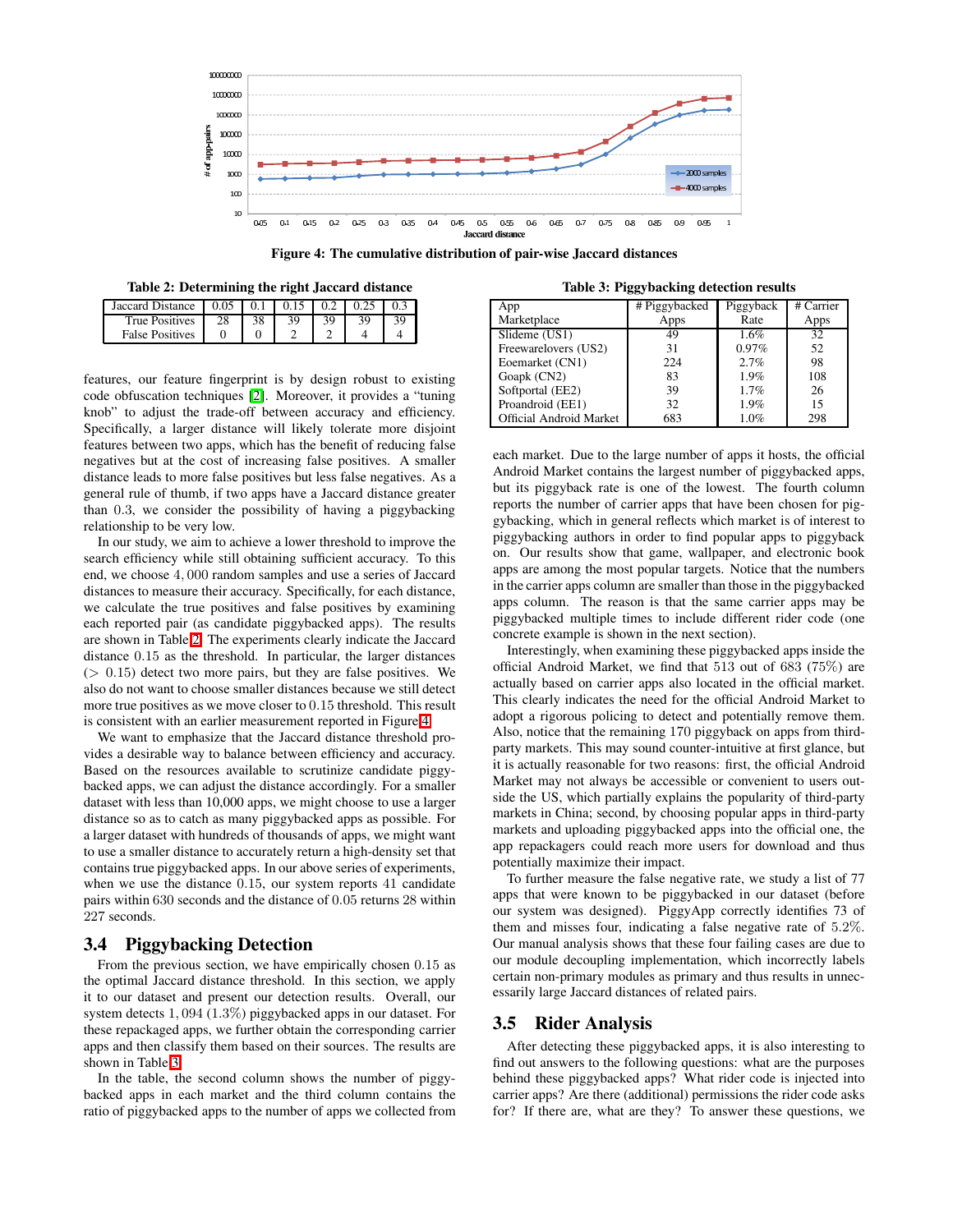**Table 4: The statistics of piggybacked ad libraries**

<span id="page-6-0"></span>

| Ad Library      | Module Name                 | # Piggybacked |
|-----------------|-----------------------------|---------------|
|                 |                             | Apps          |
| admob           | com.admob.android.ads       | 724           |
| wooboo          | com wooboo adlib android    | 321           |
| youmi           | net. youmi.android          | 197           |
| adyhirl         | com advhirl                 | 173           |
| google/ads      | com google ads              | 170           |
| zestadz         | com.zestadz.android         | 101           |
| millennialmedia | com.millennialmedia.android | 97            |
| urbanairship    | com.urbanairship.push       | 85            |
| mobclix         | com.mobclix.android.sdk     | 45            |
| wiyun           | com wiyun ad                | 36            |
| mobclick        | com.mobclick.android        | 26            |
| greystripe      | com.greystripe.android.sdk  | 26            |
| madhouse        | com.madhouse.android.ads    | 5             |

perform a further analysis on these piggybacked apps. As it is not feasible to examine every single piggybacked app, we choose to use cluster analysis to group and correlate the rider code.

The clustering analysis is motivated from our detailed investigation of these piggybacked apps. Specifically, when analyzing specific samples, we observe two common characteristics: first, many piggybacked apps share similar or even the same rider code; second, the same carrier apps are found piggybacked with different rider code. Our clustering analysis helps identify both of them.

In particular, to identify these common carrier apps, we simply count the number of each carrier app that occurs in the set of identified app pairs. One such example is a popular game app named om.appspot.swiss
odemonkey.steam, which has been piggybacked on at least six times: four of them are variants of the Pjapps malicious payload [\[31\]](#page-9-2), one is the ADRD malicious payload [\[4\]](#page-8-5), and the other is an ad library named wooboo [\[33\]](#page-9-7).

To locate the related rider code, we again apply our feature fingerprint technique to fetch the feature vectors of the rider code (there are 2067 of them present in 1094 different piggybacked apps) and apply the same nearest neighbor search algorithm (Algorithm [2\)](#page-3-1). In this case, instead of choosing the previous threshold 0.15, we select 0.2 to loosely group rider code. As a result, we identify 16 clusters (ranging in size from 5 to 724). For each cluster, we randomly choose some samples for manual investigation. By doing so, we significantly reduce the time and effort needed to analyze them. From the analysis, it becomes evident the inclusion of rider code mainly serves two purposes. The first one is to inject various ad libraries with the intention to collect ad revenue or steal it from the original developers. The second one is to enclose malicious payloads to directly control compromised phones or steal personal information on the phones. In the next two sections, we examine these two purposes in more detail.

#### *3.5.1 Collecting Ad Revenue*

In the first purpose, the piggybacked apps are used to insert additional ad libraries, which help the repackagers, instead of the original developers, to collect ad revenues (generated from users' views or clicks). As most of existing apps are free, developers want to monetize by including ad libraries and there are a variety of them [\[24,](#page-9-8) [29,](#page-9-9) [33\]](#page-9-7), which are provided as standalone packages for simple reuse. Many of them require little or no change on the original code. Examples include admob [\[24\]](#page-9-8) and mobclix [\[29\]](#page-9-9). Such convenience also makes it easy for repackagers to integrate them into popular apps as their carriers. Among the detected 1,094 piggybacked apps, 1,068 (97.6%) fall in this category. In Table [4,](#page-6-0) we show 13 top ad libraries in the rider code.

**Table 5: The statistics of piggybacked malicious payloads**

<span id="page-6-1"></span>

| Malware Family | Module Name      | # Piggybacked Apps |
|----------------|------------------|--------------------|
| Geinimi        | com geinimi      |                    |
| ADRD           | com xxx yyy      |                    |
| Pjapps         | com.android.main |                    |
| DDream         | com.android.root |                    |
| BgServ         | com mms bg       |                    |

In the table, the first column shows the library name, the second column contains its detailed module name, while the third column counts the number of piggybacked apps that have it embedded. Among these 13 ad libraries, admob tops the list by being present in 724 carrier apps in our dataset. These ad libraries naturally request their own permissions for the provided functionality, some of which may not be requested by the carrier apps. It turns out that all these ad libraries ask for the INTERNET permission, 9 of them request the LOCATION permission, 5 need READ\_PHONE\_STATE, 1 demands CALL\_PHONE, 1 uses ACCESS\_WIFI\_STATE, and 1 makes use of ACCESS\_NETWORK\_STATE. On average, these modules ask for 2.3 permissions.

#### *3.5.2 Injecting Malicious Payloads*

In the second purpose, repackagers implant malicious payloads into chosen carrier apps. In our dataset, we discover 5 different malicious rider payloads embedded in 26 different carrier apps that are present in various app markets. These malware are all listed in the yearly report of Android malware [\[39\]](#page-10-5). In Table [5,](#page-6-1) we show the list of detected malicious rider payloads. In the following, we choose representative samples and present our analysis.

Geinimi [\[27\]](#page-9-10) is one of the earliest Android malware discovered in the wild that piggybacks on legitimate apps to perform malicious activities on the background. Our system identifies 6 piggybacked apps that have similar Geinimi code embedded (two different variants with 96% of their code in common). Both variants add their own activity, which once triggered invokes the embedded malicious code, including the bootstrap of a new service. These variants also add a new receiver to register for callbacks when certain events such as SMS\_RECEIVED and BOOT\_COMPLETED happen. By doing so, the malware can immediately run once the system boots or when a short message is received. To accomplish all these tasks, Geinimi needs 17 different permissions.

Compared to Geinimi, ADRD [\[4\]](#page-8-5) is less complicated. Based on our analysis, the rider code is composed of four new receivers, which listen on the system boot completion event BOOT\_COMPLETED, phone state change PHONE\_STATE, network connection state change CONNECTIVITY

\_CHANGE and its own alarm timer om.lz.myservi
estart. It also defines a new service that will send device-specific information to a remote server and receive instructions from it. In the piggybacked app, the main entry point remains the same as in the carrier apps. In our dataset, we only find one ADRD-piggybacked app with a new module named om.xxx.yyy. Overall, ADRD demands 7 different permissions.

Pjapps [\[31\]](#page-9-2) is another malicious rider embedded in a number of carrier apps. In our dataset, there are 8 of them. All the related rider code share the same class package named om.android.main. In essence, it adds two new receivers and one more service. The internal mechanism of these new components works similar to that of ADRD. In total, Pjapps requests 9 permissions.

DroidDream [\[28\]](#page-9-3) was reported in the official Android Market and our dataset contains 10 infected apps. Similarly, all of its rider code share a common module named om.android.root. As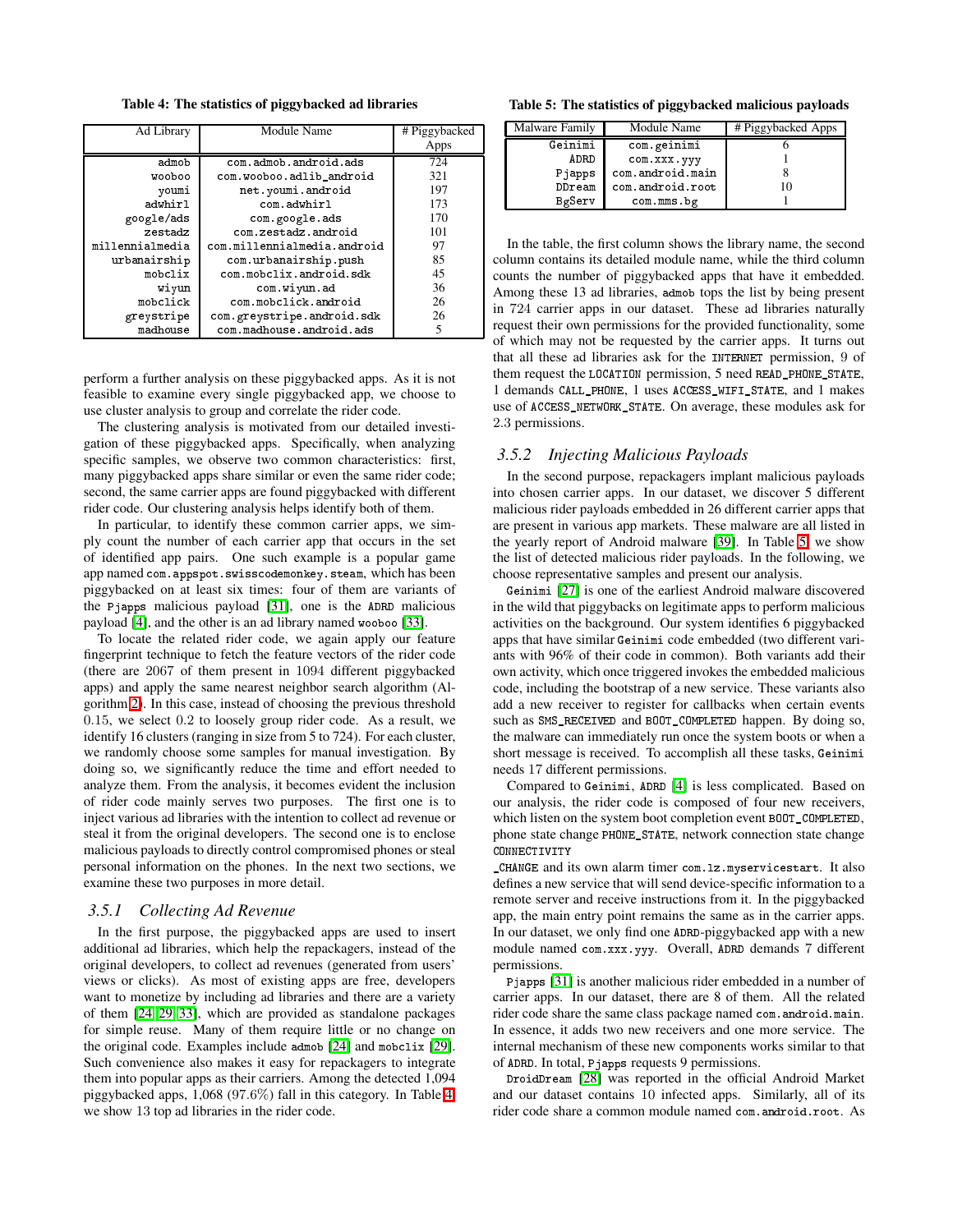with Geinimi, it adds its own activity and starts a new service to set up an alarm timer, which in return triggers another service to launch one root exploit to elevate its privilege. With the root exploit, DroidDream requests fewer permissions, but can essentially do whatever it wants on the compromised devices.

The last piece of malicious rider code is from the BgServ malware, which injects one module named om.mms.bg into carrier apps to transport device-specific information (via short messages) to a remote party. One interesting thing about this payload is that it leverages an open source project hosted at Google code projects [\[1\]](#page-8-6). For its wrongdoings, BgServ asks for 9 permissions.

Overall, these malicious payloads all request more permissions than original carrier apps, which imply that the request for a bulk of permissions may be an indicator for potentially suspicious apps.

## **3.6 Performance**

In this section, we report the performance measurement of our system. Our test runs on a Ubuntu Server 10.04 Linux machine with an four-core Intel Xeon CPU (2.67HZ) and 8G memory. Our current prototype runs on a single thread, which leaves room for future improvement to take advantage of multiple threads for speed-up.

In our test, we run the module decoupling and feature extraction separately, which is easily parallelized. Each app, depending on its complexity, takes from 0.167 to 5.492 seconds to process. On average, it takes 0.952 seconds to process one app. Our module decoupling task of all these 84, 767 apps takes 5 hours and 36 minutes in total. The construction of the VPT tree requires 126 seconds. Based on the VPT tree, given a single app, our algorithm takes between 0.00001 seconds and 0.576 seconds to find its nearest neighbor with 0.133 seconds on average. To iterate the apps in our dataset to locate possible piggybacked apps, it takes 3 hours and 15 minutes in total. The memory footprint seems small as only 127M main memory is used.

When streamlining the processing of these components, it takes less than nine hours to analyze our dataset with 84, 767 apps from seven different Android markets. As mentioned earlier, improvements exist to better parallelize various components so that we can further reduce the processing time.

## <span id="page-7-0"></span>**4. DISCUSSION**

Our prototype demonstrates promising results by allowing for fast and scalable detection of piggybacked apps. In this section, we examine possible limitations in the current prototype and discuss future improvements.

First, to infer piggybacking relationship, we extract semantic features based on primary modules of existing apps. These semantic features are mainly based on the Android APIs, requested permissions, and various intents, etc. Though these features satisfy our current needs, they are still limited in a number of ways. To improve the system, we could extend these semantic features to include syntactic instruction sequences [\[44\]](#page-10-0) or control-flow graphs. The addition will be helpful to better characterize and identify a particular app. Meanwhile, our core prototype remains intact as we can easily expand feature vectors to accommodate them and reuse the same VPT tree for construction and lookup.

Second, our current prototype largely depends on the existence of authentic carrier apps in order to detect piggybacked apps. Unfortunately, due to the variety, scale, and dynamic nature of existing app markets, it is not possible to build a centralized repository having every app in existence; our current collection is far from complete. For example, there are cases where we can infer a potential piggybacking relationship but can not determine which one is actually piggybacked (Section [2\)](#page-1-0). Also, our collection is comprised of only free apps and does not include paid apps, which are sold for their features and will likely be attractive targets for piggybacking. This also indicates the need to continuously expand our current data set with more comprehensive samples.

Finally, our current prototype basically serializes the execution of different components. As mentioned earlier, for improved performance, there is a need to re-engineer our prototype for a parallel version. Fortunately, the overall system design of PiggyApp is parallelizable in nature and does not require complete revamp.

## <span id="page-7-1"></span>**5. RELATED WORK**

*Software similarity measurement and searching* The first category of related work includes prior efforts in effectively measuring software similarity and detecting plagiarized code [\[44,](#page-10-0) [12,](#page-9-11) [34,](#page-9-12) [23\]](#page-9-13). Among all these works, DroidMOSS [\[44\]](#page-10-0) is a closely related one to measure the similarity of mobile apps. PiggyApp differs from it in three aspects: First, DroidMOSS detects repackaged apps while PiggyApp focuses on piggybacked apps. As mentioned earlier, piggybacked apps are a subset of repackaged ones but pose greater security threats. Second, our system overcomes the scalability limitation from the pair-wise comparison in DroidMOSS. Specifically, by proposing a new distance metric design and the associated nearest neighbor search algorithm, our system achieves better detection efficiency and scalability (with  $O(n \log n)$  complexity, instead of  $O(n^2)$ ), and enables a large scale evaluation instead of sampling based study. Third, for app comparison, DroidMOSS depends on syntactic instruction sequences of entire apps while PiggyApp extracts semantic features *only* from their primary modules, which leads to better accuracy and efficiency. DNADroid [\[12\]](#page-9-11) uses program dependency graph (PDG) to characterize Android app and compares PDGs between methods in app pair, showing resistance to several evasion techniques. But it also applies pairwise comparison as DroidMOSS, therefore lacking the scalability as presented in PiggyApp.

Smit [\[23\]](#page-9-13) leverages a similar Vantage Point Tree but for large scale malware indexing and queries. In particular, by focusing on detecting malware variants, it does not have the need to further decouple internal modules, which is essential for our system. Similarly, BitShred [\[34\]](#page-9-12) focuses on large-scale malware triage analysis by using feature hashing techniques to dramatically reduce the dimensions in the constructed malware feature space. After reduction, pair-wise comparison is still necessary to infer similar malware families. In comparison, PiggyApp focuses on a different problem, i.e., piggybacking detection among existing mobile apps, which necessitates module decoupling-like techniques to partition apps into primary and non-primary modules. Also, our linearithmic nearest neighbor search algorithm avoids the need of performing pair-wise comparison.

*Program comprehension* As our system centers on module decoupling to identify piggybacking relationships, we also consider the second category of related work from existing program comprehension techniques. Specifically, module decoupling has been an important tool to comprehend and manage large-scale legacy software that may not be well understood or easily maintained. To reduce a given large system into smaller and more manageable units, different techniques have been proposed in two general subcategories. The first one concerns different clustering techniques, which use a variety of software metrics to group smaller units of code into larger modules [\[5,](#page-8-2)[36\]](#page-10-6). Our module decoupling technique is based on one such clustering method – agglomerative clustering. In particular, our system initially considers Java class packages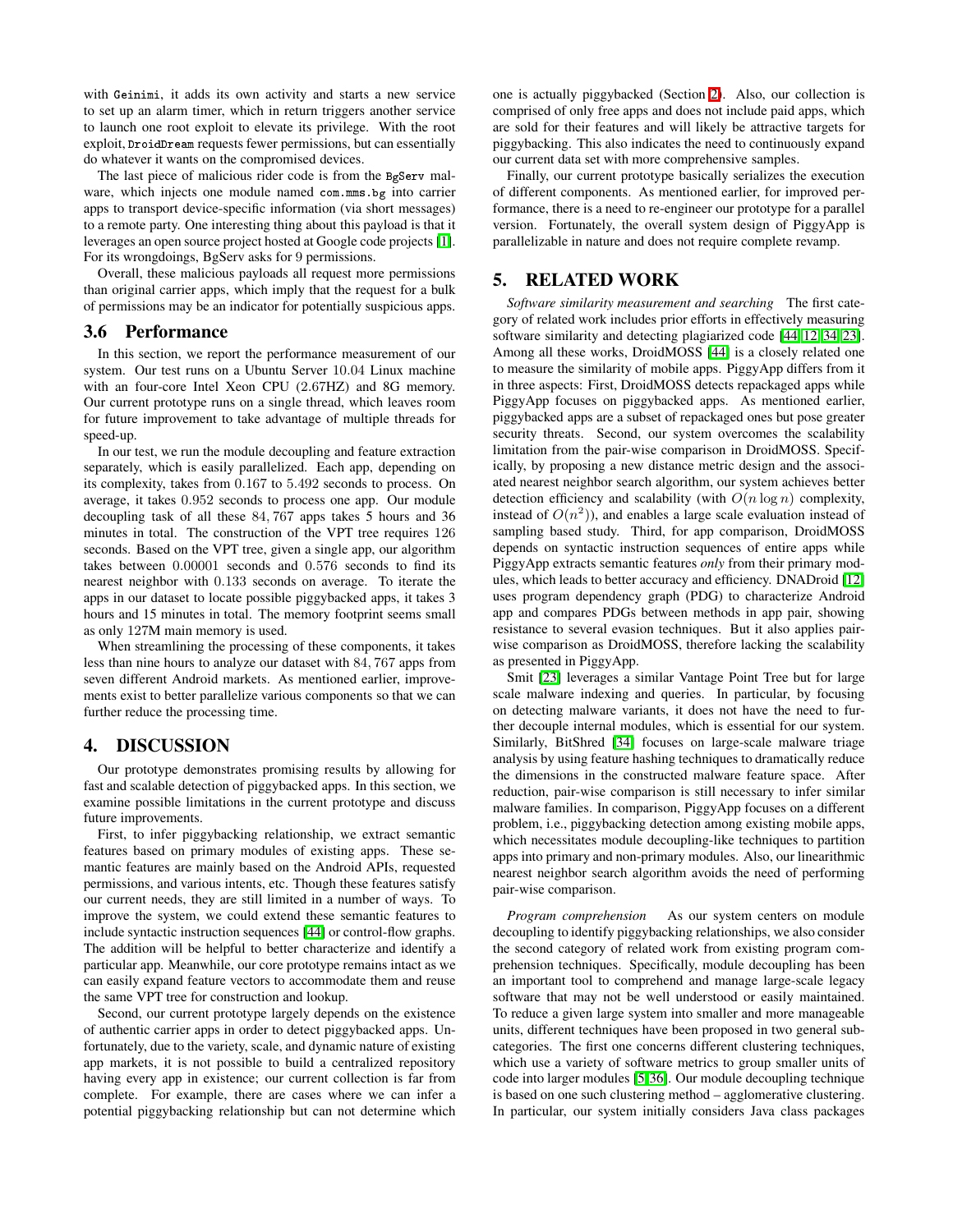as the smallest unit and then infers different kinds of program dependencies as metrics to merge them. The second one is concept analysis [\[35,](#page-10-7) [42\]](#page-10-8), which in general uses functions as the smallest unit and employs lattice theory to group functions that have some specific common attributes. We consider function-level granularity may not be appropriate for our purpose and thus have not explored it further.

*Mobile app security and analysis* The third category covers a variety of projects [\[15,](#page-9-14) [37,](#page-10-9) [16,](#page-9-15) [47,](#page-10-10) [19,](#page-9-16) [17,](#page-9-17) [11,](#page-9-18) [21,](#page-9-19) [46,](#page-10-11) [22,](#page-9-20) [45,](#page-10-12) [20\]](#page-9-21) that have been undertaken to analyze or improve mobile security. Specifically, they can be loosely classified into two groups. The first group of projects analyze a single app from various perspectives to identify possible security and privacy problems. For example, both TaintDroid [\[15\]](#page-9-14) and PiOS [\[14\]](#page-9-22) focus on the privacy leak problem, and respectively use dynamic taint analysis and static data flow analysis to infer potential privacy leaks. DroidRanger [\[47\]](#page-10-10) instead combines both static permission analysis and dynamic footprint monitoring to detect malicious applications in existing Android marketplaces. SCanDroid [\[19\]](#page-9-16) examines an app's manifest file to automatically extract a data flow policy, and then checks whether the data flows in the app are consistent with the extracted specification. Stowaway [\[17\]](#page-9-17) studies a set of 940 apps and finds that about one-third are not following the principle of least privilege. Enck *et al.* [\[16\]](#page-9-15) crafted a byte code decompiler to study 1, 100 popular Android apps for characterization. All these tools use static analysis, or dynamic analysis, or both techniques to infer some specific security or privacy properties for individual mobile app. In contrast, PiggyApp uses feature vectors, rather than more expensive and complicated static or dynamic analysis techniques, to enable the rapid comparison of *pairs* of apps.

The second group is more closely related to PiggyApp, as it involves the interactions between apps. For example, one line of research [\[37,](#page-10-9) [11,](#page-9-18) [18,](#page-9-23) [21,](#page-9-19) [13,](#page-9-24) [10\]](#page-9-25) studies the security risks causes by inter-application interaction. Among them, both ComDroid [\[11\]](#page-9-18) and Saint [\[37\]](#page-10-9) examine the interfaces third-party apps export in order to uncover possible unintended consequences. Woodpecker [\[21\]](#page-9-19) focuses on a similar "capability leak" problem in Android firmware apps preloaded on the device. Numerous solutions to this problem have been proposed. For example, Saint [\[37\]](#page-10-9) further extends the Android framework to enforce a user-configurable inter-application policy. Felt *et al.* [\[18\]](#page-9-23) proposes a mechanism called IPC Inspection that allows the framework to inspect the complete call chain that leads to a request for a dangerous feature. QUIRE [\[13\]](#page-9-24) addresses the same permission delegation problem by proposing IPC call chain tracking to identify the provenance of these IPC requests and then enforce security checks. Bugiel et al. [\[10\]](#page-9-25) use a runtime monitor to regulate communications between apps, to protect Android against confused deputy and colluding apps attacks. While PiggyApp is concerned with the relationship between apps and the interfaces they export, it differs substantially from these systems in that it does not attempt to model the flow of information or control through an app; PiggyApp is concerned with the similarity between two apps, not what they do or whether they may be tricked into doing something inappropriate.

Another line of research [\[7,](#page-8-7)[8\]](#page-9-26) focuses more broadly on entire app markets. For example, Stratus [\[7\]](#page-8-7) explores the security problem of the whole app ecosystem composed of multiple markets, each of which has its own security policy, and proposes a new app installation method to retain the original single-market security semantics (e.g., kill switches or developer name consistency). While its focus is markedly different from ours, both directly concern the issues that face app marketplaces today. Barrera *et al.* [\[8\]](#page-9-26) uses a self-organization map to analyze 1,100 popular Android apps and identifies common usage patterns of permissions shared by different apps. Our approach also employs clustering techniques and extracts certain semantic features from the set of permissions an app requests. However, Barrera *et al.* uses them to visualize the relationships (in terms of requested permissions) among popular apps. PiggyApp instead makes use of them to build a VPT tree for efficient piggybacking detection.

## <span id="page-8-1"></span>**6. CONCLUSION**

In this paper, we present PiggyApp, a system for fast and scalable detection of piggybacked apps in existing Android markets. Based on the observation that in a piggybacked app, the added rider code is loosely coupled with the primary functionality (or module) of the original app, we develop a module decoupling technique to effectively locate the primary module for comparison. To avoid pair-wise comparison, we further propose a scalable approach to extract semantic features from the decoupled primary modules and organize them in a metric space, which allows for fast and efficient search (with  $O(n \log n)$  complexity). We have implemented a prototype and used it to detect piggybacked apps in a dataset collected from seven different markets. Our results show that 0.97% to 2.7% of apps hosted in these markets, including the official Android Market, are piggybacked. Based on these results, we further analyze rider code and find that it mainly serves two purposes: stealing ad revenue and implanting malicious payloads. These results call for a rigorous vetting process for their detection.

**Acknowledgements** The authors would like to thank the anonymous reviewers for their insightful comments that helped improve the presentation of this paper. We also want to thank Chiachih Wu, Minh Q. Tran, Lei Wu and Kunal Patel for the helpful discussion. This work was supported in part by the US National Science Foundation (NSF) under Grants 0855297, 0855036, 0910767, and 0952640. Any opinions, findings, and conclusions or recommendations expressed in this material are those of the authors and do not necessarily reflect the views of the NSF.

## <span id="page-8-6"></span>**7. REFERENCES**

- [1] MMSBG: An Open-Source Project. [https://code.](https://code.google.com/p/mmsbg) [google.com/p/mmsbg](https://code.google.com/p/mmsbg). Online; accessed at Dec 1, 2011.
- <span id="page-8-4"></span>[2] ProGuard | Android Developers. [http://developer.](http://developer.android.com/guide/developing/tools/proguard.html) [android.com/guide/developing/tools/](http://developer.android.com/guide/developing/tools/proguard.html) [proguard.html](http://developer.android.com/guide/developing/tools/proguard.html). Online; accessed at Dec 1, 2011.
- <span id="page-8-3"></span>[3] Smali - An Assembler/Disassembler for Android's dex Format. <http://code.google.com/p/smali/>. Online; accessed at Dec 1, 2011.
- <span id="page-8-5"></span>[4] AndroidCommunity. [ALERT] New Trojan Called Hong Tou Tou Lurking. [http://androidcommunity.com/](http://androidcommunity.com/android-trojan-alert-hong-tou-tou-20110216/) [android-trojan-alert-hong-tou-tou-](http://androidcommunity.com/android-trojan-alert-hong-tou-tou-20110216/)[20110216/](http://androidcommunity.com/android-trojan-alert-hong-tou-tou-20110216/). Online; accessed at Dec 1, 2011.
- <span id="page-8-2"></span>[5] Nicolas Anquetil, Cédric Fourrier, and Timothy C. Lethbridge. Experiments with Clustering as a Software Remodularization Method. In *Proceedings of the Sixth Working Conference on Reverse Engineering*, WCRE '99, pages 235–, Washington, DC, USA, 1999. IEEE Computer Society.
- <span id="page-8-0"></span>[6] AppBrain. Number of Available Android Applications. [http://www.appbrain.com/stats/number-of](http://www.appbrain.com/stats/number-of-android-apps)[android-apps](http://www.appbrain.com/stats/number-of-android-apps). Online; accessed at Dec 1, 2011.
- <span id="page-8-7"></span>[7] David Barrera, William Enck, and Paul Oorschot. Seeding a Security-Enhancing Infrastructure for Multi-market Application Ecosystems. Technical report, School of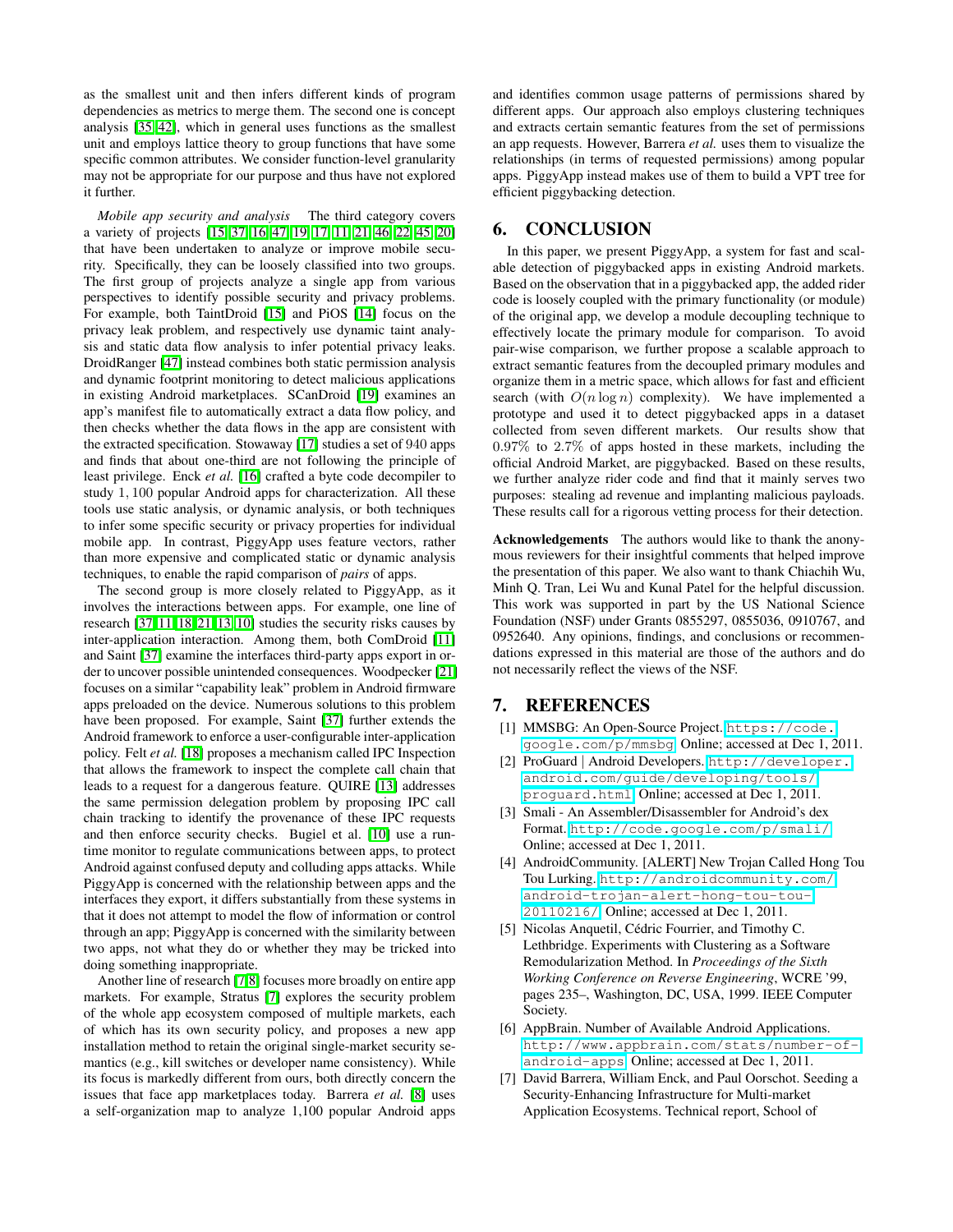Computer Science, Carleton University, [http://www.](http://www.scs.carleton.ca/shared/research/tech_reports/2010/TR-11-06%20Barrera.pdf) [scs.carleton.ca/shared/research/tech\\_](http://www.scs.carleton.ca/shared/research/tech_reports/2010/TR-11-06%20Barrera.pdf) [reports/2010/TR-11-06%20Barrera.pdf](http://www.scs.carleton.ca/shared/research/tech_reports/2010/TR-11-06%20Barrera.pdf). Online; accessed at Dec 1, 2011.

- <span id="page-9-26"></span>[8] David Barrera, H. Güneş Kayacik, Paul C. van Oorschot, and Anil Somayaji. A Methodology for Empirical Analysis of Permission-Based Security Models and Its Application to Android. In *Proceedings of the 17th ACM Conference on Computer and Communications Security*, CCS '10, 2010.
- <span id="page-9-4"></span>[9] Joany Boutet. Malicious Android Applications: Risks and Exploitation - A Spyware Story about Android Application and Reverse Engineering. [http://www.sans.org/](http://www.sans.org/reading_room/whitepapers/malicious/malicious-android-applications_risks-exploitation_33578) [reading\\_room/whitepapers/malicious/](http://www.sans.org/reading_room/whitepapers/malicious/malicious-android-applications_risks-exploitation_33578) [malicious-android-applications\\_risks](http://www.sans.org/reading_room/whitepapers/malicious/malicious-android-applications_risks-exploitation_33578)[exploitation\\_33578](http://www.sans.org/reading_room/whitepapers/malicious/malicious-android-applications_risks-exploitation_33578). Online; accessed at Dec 1, 2011.
- <span id="page-9-25"></span>[10] Sven Bugiel, Lucas Davi, Alexandra Dmitrienko, Thomas Fischer, Ahmad-Reza Sadeghi, and Bhargava Shastry. Towards Taming Privilege-Escalation Attacks on Android. In *19th Annual Network & Distributed System Security Symposium (NDSS)*, Feb 2012.
- <span id="page-9-18"></span>[11] Erika Chin, Adrienne Felt, Kate Greenwood, and David Wagner. Analyzing Inter-Application Communication in Android. In *Proceedings of the 9th Annual International Conference on Mobile Systems, Applications, and Services*, MobiSys 2011, 2011.
- <span id="page-9-11"></span>[12] Jonathan Crussell, Clint Gibler, and Hao Chen. Attack of the Clones: Detecting Cloned Applications on Android Markets. In Sara Foresti, Moti Yung, and Fabio Martinelli, editors, *Computer Security âAŞ ESORICS 2012*, volume 7459 of *Lecture Notes in Computer Science*, pages 37–54. Springer Berlin Heidelberg, 2012.
- <span id="page-9-24"></span>[13] Michael Dietz, Shashi Shekhar, Yuliy Pisetsky, Anhei Shu, and Dan Wallach. QUIRE: Lightweight Provenance for Smart Phone Operating Systems. In *Proceedings of the 20th USENIX Security Symposium*, USENIX Security '11, San Francisco, CA, 2011.
- <span id="page-9-22"></span>[14] Manuel Egele, Christopher Kruegel, Engin Kirda, and Giovanni Vigna. PiOS: Detecting Privacy Leaks in iOS Applications. In *Proceedings of the 18th Annual Network and Distributed System Security Symposium*, NDSS '11, February 2011.
- <span id="page-9-14"></span>[15] William Enck, Peter Gilbert, Byung-gon Chun, Landon Cox, Jaeyeon Jung, Patrick McDaniel, and Anmol Sheth. TaintDroid: An Information-Flow Tracking System for Realtime Privacy Monitoring on Smartphones. In *Proceedings of the 9th USENIX Symposium on Operating Systems Design and Implementation*, USENIX OSDI '11, 2011.
- <span id="page-9-15"></span>[16] William Enck, Damien Octeau, Patrick McDaniel, and Swarat Chaudhuri. A Study of Android Application Security. In *Proceedings of the 20th USENIX Security Symposium*, USENIX Security '11, San Francisco, CA, 2011.
- <span id="page-9-17"></span>[17] Adrienne Felt, Erika Chin, Steve Hanna, Dawn Song, and David Wagner. Android Permissions Demystified. In *Proceedings of the 18th ACM Conference on Computer and Communications Security*, CCS' 11, 2011.
- <span id="page-9-23"></span>[18] Adrienne Felt, Helen Wang, Alexander Moschhuk, Steve Hanna, and Erika Chin. Permission Re-Delegation: Attacks and Defense. In *Proceedings of the 20th USENIX Security Symposium*, USENIX Security '11, San Francisco, CA, 2011.
- <span id="page-9-16"></span>[19] Adam Fuchs, Avik Chaudhuri, and Jeffrey Foster.

SCanDroid: Automated Security Certification of Android Applications. [http://www.cs.umd.edu/~avik/](http://www.cs.umd.edu/~avik/projects/scandroidascaa/paper.pdf) [projects/scandroidascaa/paper.pdf](http://www.cs.umd.edu/~avik/projects/scandroidascaa/paper.pdf). Online; accessed at Dec 1, 2011.

- <span id="page-9-21"></span>[20] Michael Grace, Wu Zhou, Xuxian Jiang, and Ahmad-Reza Sadeghi. Unsafe Exposure Analysis of Mobile In-App Advertisements. In *Proceedings of the 5th ACM Conference on Security and Privacy in Wireless and Mobile Networks*, 2012.
- <span id="page-9-19"></span>[21] Michael Grace, Yajin Zhou, Zhi Wang, and Xuxian Jiang. Systematic Detection of Capability Leaks in Stock Android Smartphones. In *Proceedings of the 19th Annual Network and Distributed System Security Symposium*, NDSS '12, February 2012.
- <span id="page-9-20"></span>[22] Michael Grace, Yajin Zhou, Qiang Zhang, Shihong Zou, and Xuxian Jiang. RiskRanker: Scalable and Accurate Zero-day Android Malware Detection. In *10th International Conference on Mobile Systems, Applications and Services*, June 2012.
- <span id="page-9-13"></span>[23] Xin Hu, Tzi-cker Chiueh, and Kang G. Shin. Large-Scale Malware Indexing using Function-Call Graphs. In *Proceedings of the 16th ACM conference on Computer and communications security*, CCS '09, pages 611–620, New York, NY, USA, 2009. ACM.
- <span id="page-9-8"></span>[24] Google Inc. Admob for Android Developers. [http://](http://developer.admob.com/wiki/Android) [developer.admob.com/wiki/Android](http://developer.admob.com/wiki/Android).
- <span id="page-9-5"></span><span id="page-9-0"></span>[25] Google Inc. Android Market. [https://market.](https://market.android.com/) [android.com/](https://market.android.com/). Online; accessed at Dec 1, 2011.
- [26] Lookout Inc. App Genome Report: February 2011. <https://www.mylookout.com/appgenome/>. Online; accessed at Dec 1, 2011.
- <span id="page-9-10"></span>[27] Lookout Inc. Security Alert: Geinimi, Sophisticated New Android Trojan Found in Wild. [http://blog.](http://blog.mylookout.com/2010/12/geinimi_trojan/) [mylookout.com/2010/12/geinimi\\_trojan/](http://blog.mylookout.com/2010/12/geinimi_trojan/). Online; accessed at Dec 1, 2011.
- <span id="page-9-3"></span>[28] Lookout Inc. Update: Security Alert: DroidDream Malware Found in Official Android Market. [http://blog.](http://blog.mylookout.com/2011/03/security-alert-malware-found-in_official-android-market-droiddream/) [mylookout.com/2011/03/security-alert](http://blog.mylookout.com/2011/03/security-alert-malware-found-in_official-android-market-droiddream/)[malware-found-in\\_official-android](http://blog.mylookout.com/2011/03/security-alert-malware-found-in_official-android-market-droiddream/)[market-droiddream/](http://blog.mylookout.com/2011/03/security-alert-malware-found-in_official-android-market-droiddream/). Online; accessed at Dec 1, 2011.
- <span id="page-9-9"></span>[29] MobClix Inc. Mobclix SDK Integration Guide. [http://](http://support.mobclix.com/attachments/token/lvbgrqsfpjgvgxb/?name=Detailed_Start_Guide_for_Android.pdf) [support.mobclix.com/attachments/token/](http://support.mobclix.com/attachments/token/lvbgrqsfpjgvgxb/?name=Detailed_Start_Guide_for_Android.pdf) [lvbgrqsfpjgvgxb/?name=Detailed\\_Start\\_](http://support.mobclix.com/attachments/token/lvbgrqsfpjgvgxb/?name=Detailed_Start_Guide_for_Android.pdf) [Guide\\_for\\_Android.pdf](http://support.mobclix.com/attachments/token/lvbgrqsfpjgvgxb/?name=Detailed_Start_Guide_for_Android.pdf). Online; accessed at Dec 1, 2011.
- <span id="page-9-6"></span>[30] Scoreloop Inc. Scoreloop : Cross Platform Mobile Gaming SDK for Virtual Currency, Social Games and Distribution. <http://www.scoreloop.com/developers/>.
- <span id="page-9-2"></span>[31] Symantec Inc. Android Threats Getting Steamy. [http://](http://www.symantec.com/connect/blogs/android-threats-getting-steamy) [www.symantec.com/connect/blogs/android](http://www.symantec.com/connect/blogs/android-threats-getting-steamy)[threats-getting-steamy](http://www.symantec.com/connect/blogs/android-threats-getting-steamy). Online; accessed at Dec 1, 2011.
- <span id="page-9-1"></span>[32] Symantec Inc. Android.Basebridge: Technical Details. [http://www.symantec.com/security\\_](http://www.symantec.com/security_response/writeup.jsp?docid=2011-060915-4938-99&tabid=2) [response/writeup.jsp?docid=2011-060915-](http://www.symantec.com/security_response/writeup.jsp?docid=2011-060915-4938-99&tabid=2) [4938-99&tabid=2](http://www.symantec.com/security_response/writeup.jsp?docid=2011-060915-4938-99&tabid=2). Online; accessed at Dec 1, 2011.
- <span id="page-9-7"></span>[33] Wooboo Inc. How to Add Wooboo Advertisement SDK into Android. [http://admin.wooboo.com.cn:9001/](http://admin.wooboo.com.cn:9001/cbFiles/down/1272545843644.swf) [cbFiles/down/1272545843644.swf](http://admin.wooboo.com.cn:9001/cbFiles/down/1272545843644.swf).
- <span id="page-9-12"></span>[34] Jiyong Jang, David Brumley, and Shobha Venkataraman. BitShred: Feature Hashing Malware for Scalable Triage and Semantic Analysis. In *Proceedings of the 18th ACM*